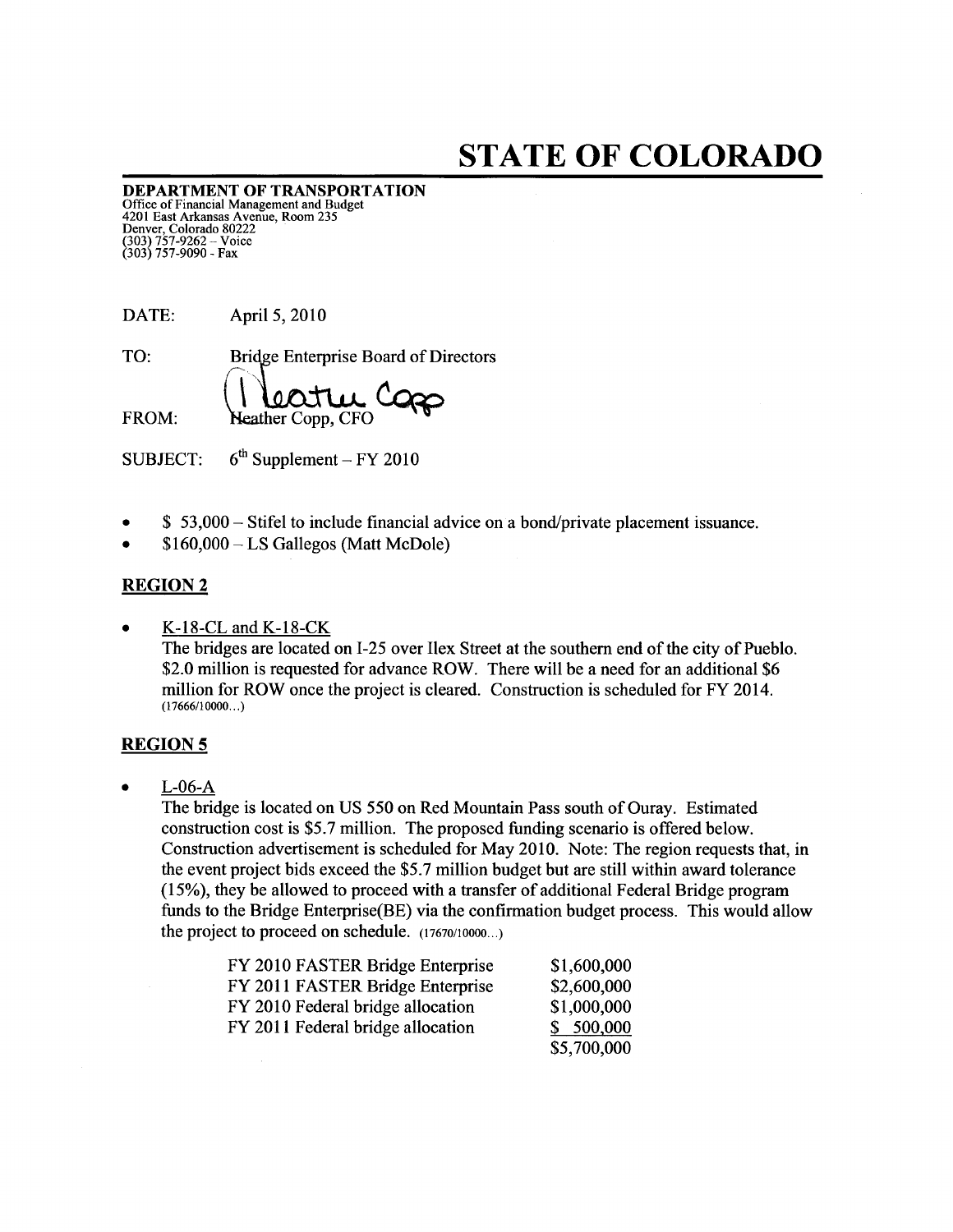$\frac{1}{2}$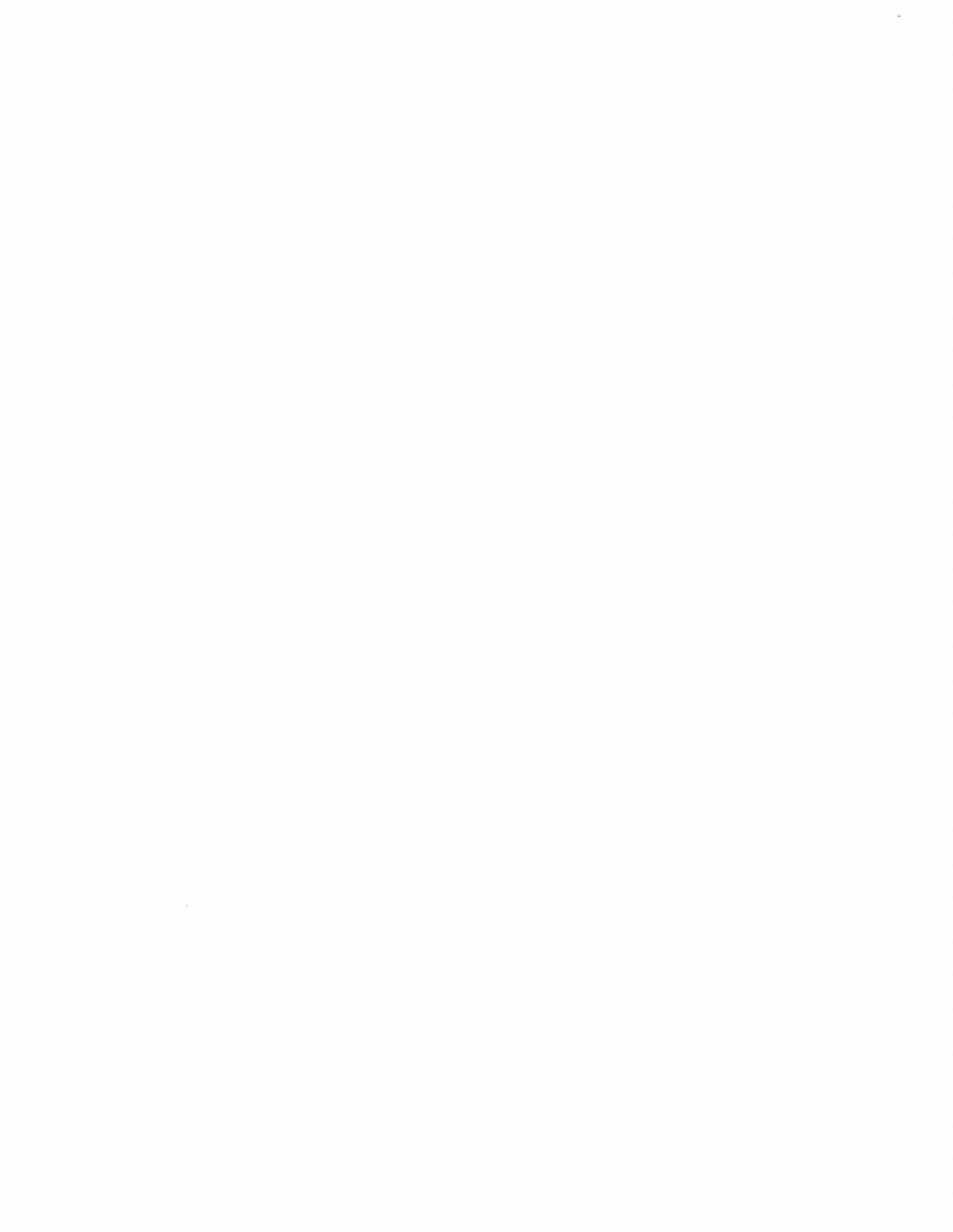## Resolution No. BE - 25

"BE IT RESOLVED, That the Sixth Supplement to the Fiscal Year 2009-2010 Budget is approved by the Bridge Enterprise Board."